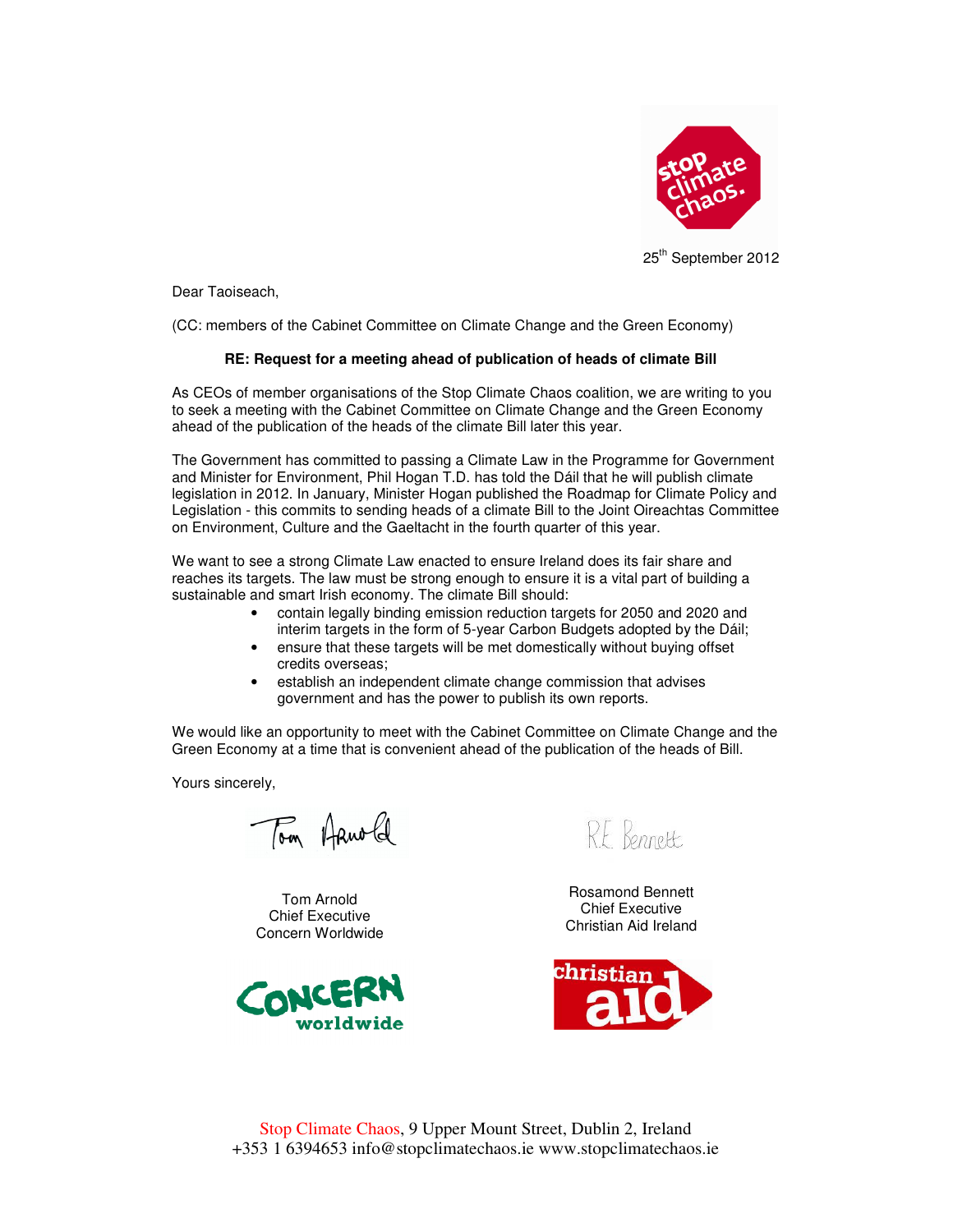$A - Q C L$ 

Jim Clarken Chief Executive Oxfam Ireland





Oisín Coghlan **Director** Friends of the Earth Ireland





José Antonio Latin America Solidarity Centre



Justin KiluMen

Justin Kilcullen **Director** Trócaire



Ale Lands

Alan Lauder Chief Executive BirdWatch Ireland



Deirde M

Deirdre Murray Director Comhlámh



Stop Climate Chaos, 9 Upper Mount Street, Dublin 2, Ireland +353 1 6394653 info@stopclimatechaos.ie www.stopclimatechaos.ie